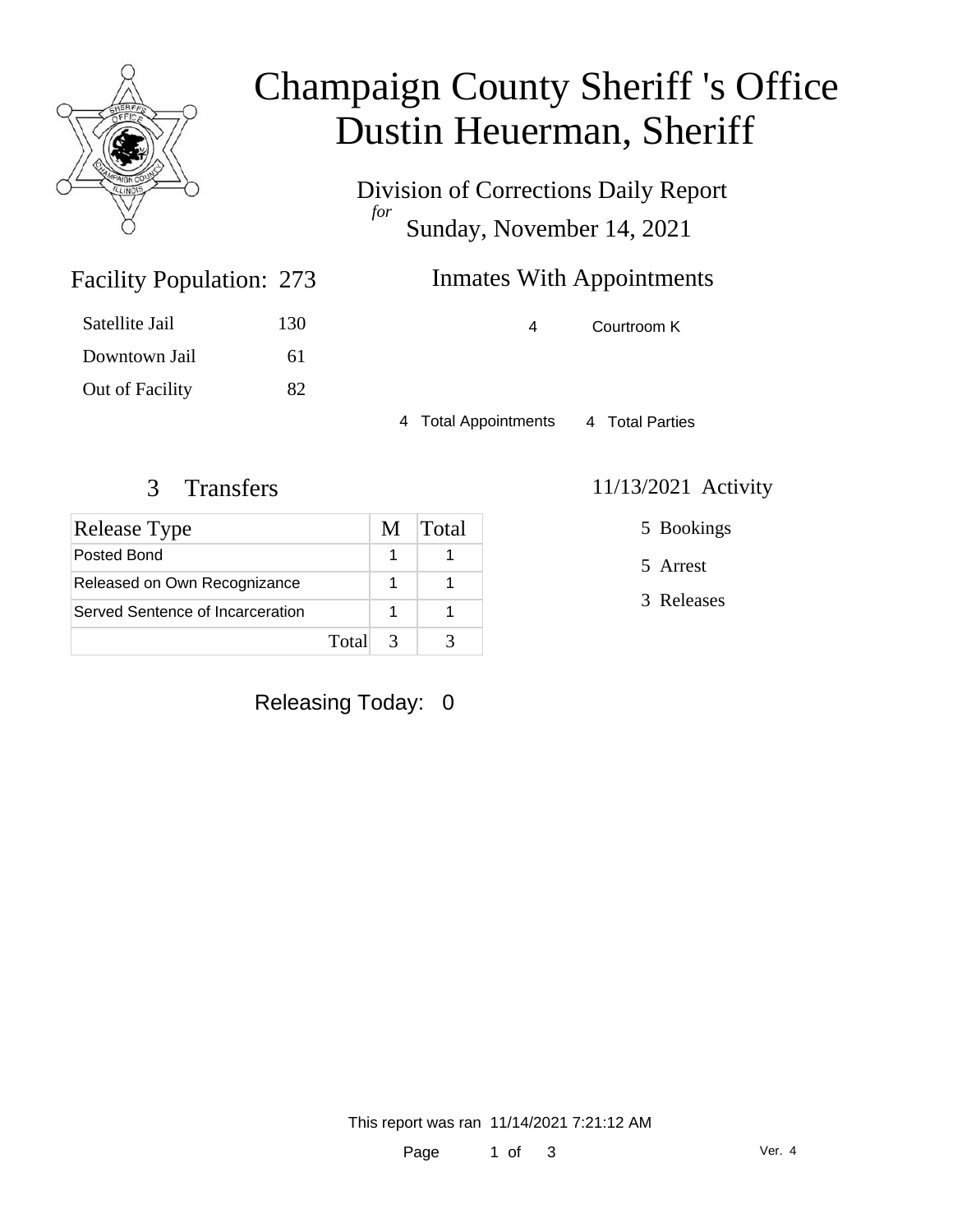

# Champaign County Sheriff 's Office Dustin Heuerman, Sheriff

Division of Corrections Daily Report *for* Sunday, November 14, 2021

#### Custody Status Count

- Electronic Home Dentention 14
	- Felony Arraignment 10
		- Felony Other 7
	- Felony Pre-Sentence 6
		- Felony Pre-Trial 193
	- Felony Pre-Trial DUI 3
	- Felony Sentenced CCSO 4
	- Felony Sentenced IDOC 17
		- Hold Other 1
		- Hold Sentenced IDOC 1
	- Misdemeanor Arraignment 2
		- Misdemeanor Other 1
		- Misdemeanor Pre-Trial 3
			- Petition to Revoke 2
			- Remanded to DHS 9
				- Total 273

This report was ran 11/14/2021 7:21:12 AM